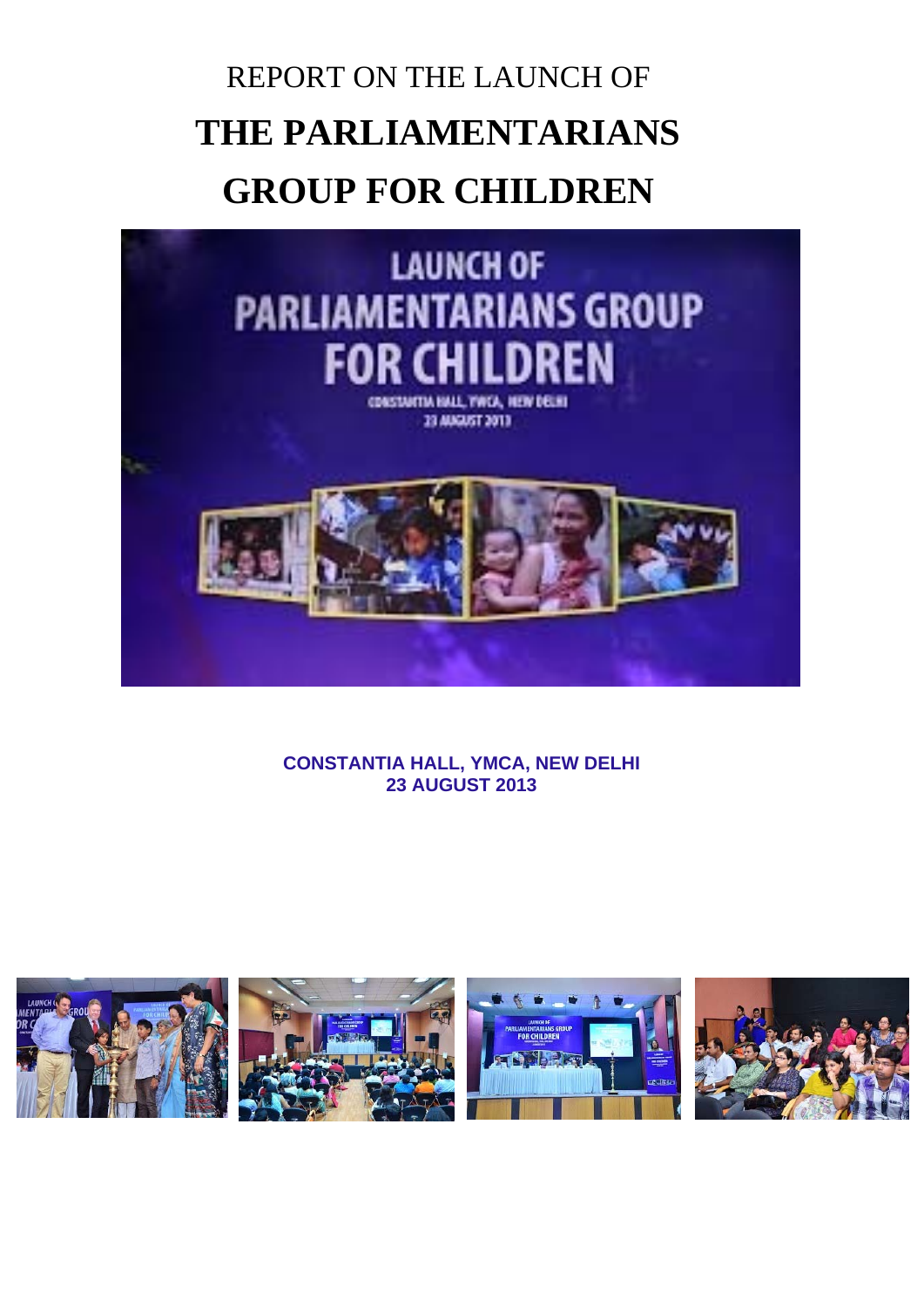**For further information contact:** 

 **Centre for Legislative Research and Advocacy**  F-29, B.K. Dutt Colony, Jor Bagh, New Delhi-110003 Tel: 011-24640756, E-mail: [info@clraindia.org](mailto:info@clraindia.org), [www.clraindia.org](http://www.clraindia.org/)

 **Report prepared by:**  Minu Susan Abraham, Programme Associate, CLRA, New Delhi Jyotika Jain, Karen Piniero, Sukriti Roy, Research Interns with CLRA, New Delhi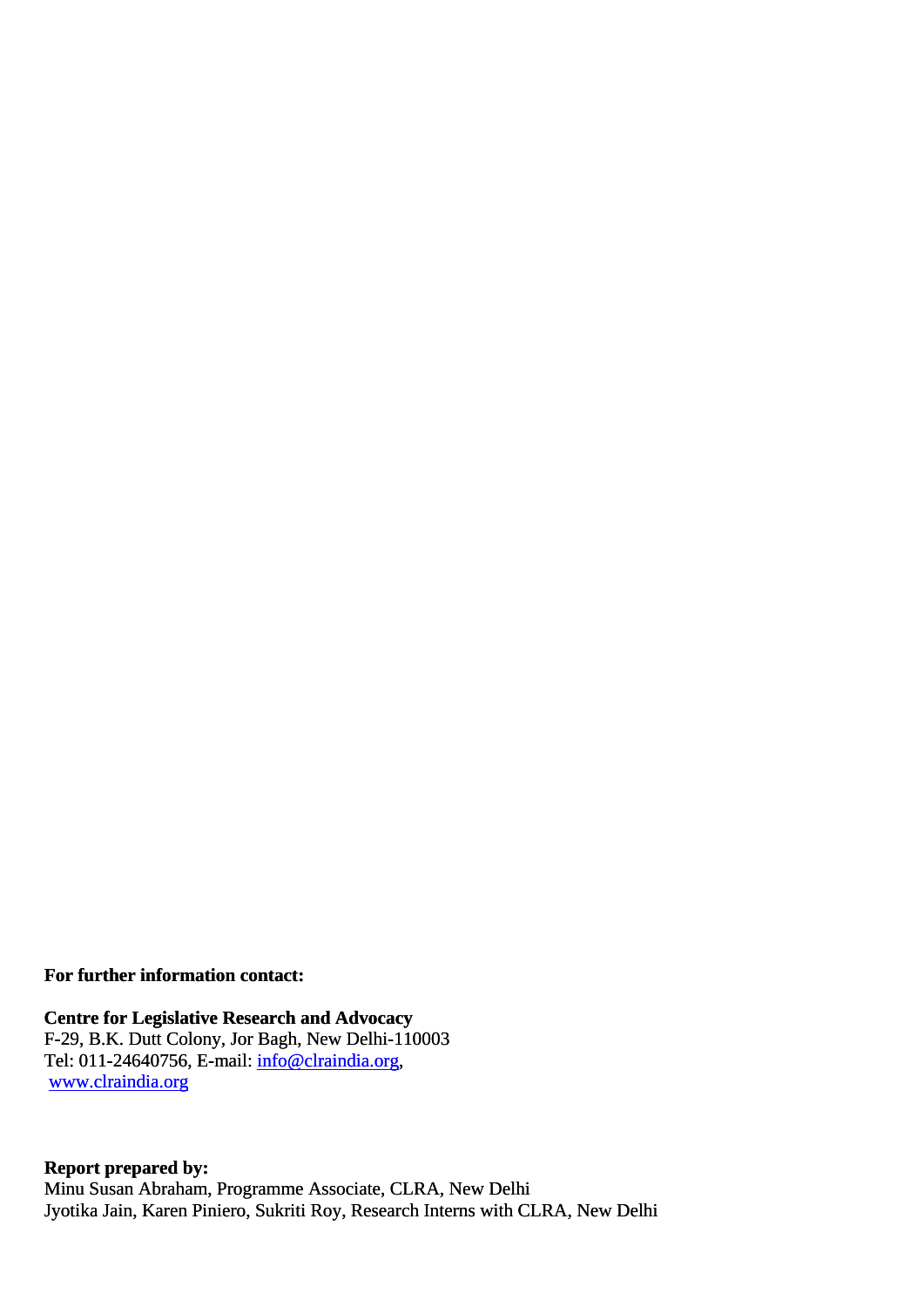## **CONTENTS**

| 1              | $\mathbf{1}$   |
|----------------|----------------|
| $2^{\circ}$    | 2              |
| 3              | 3              |
| 4              | $\overline{4}$ |
| 5              | 5              |
| 6              | 6              |
| $\overline{7}$ | $\overline{7}$ |
| 8              | 8              |
| 9              | 9              |
|                | 10             |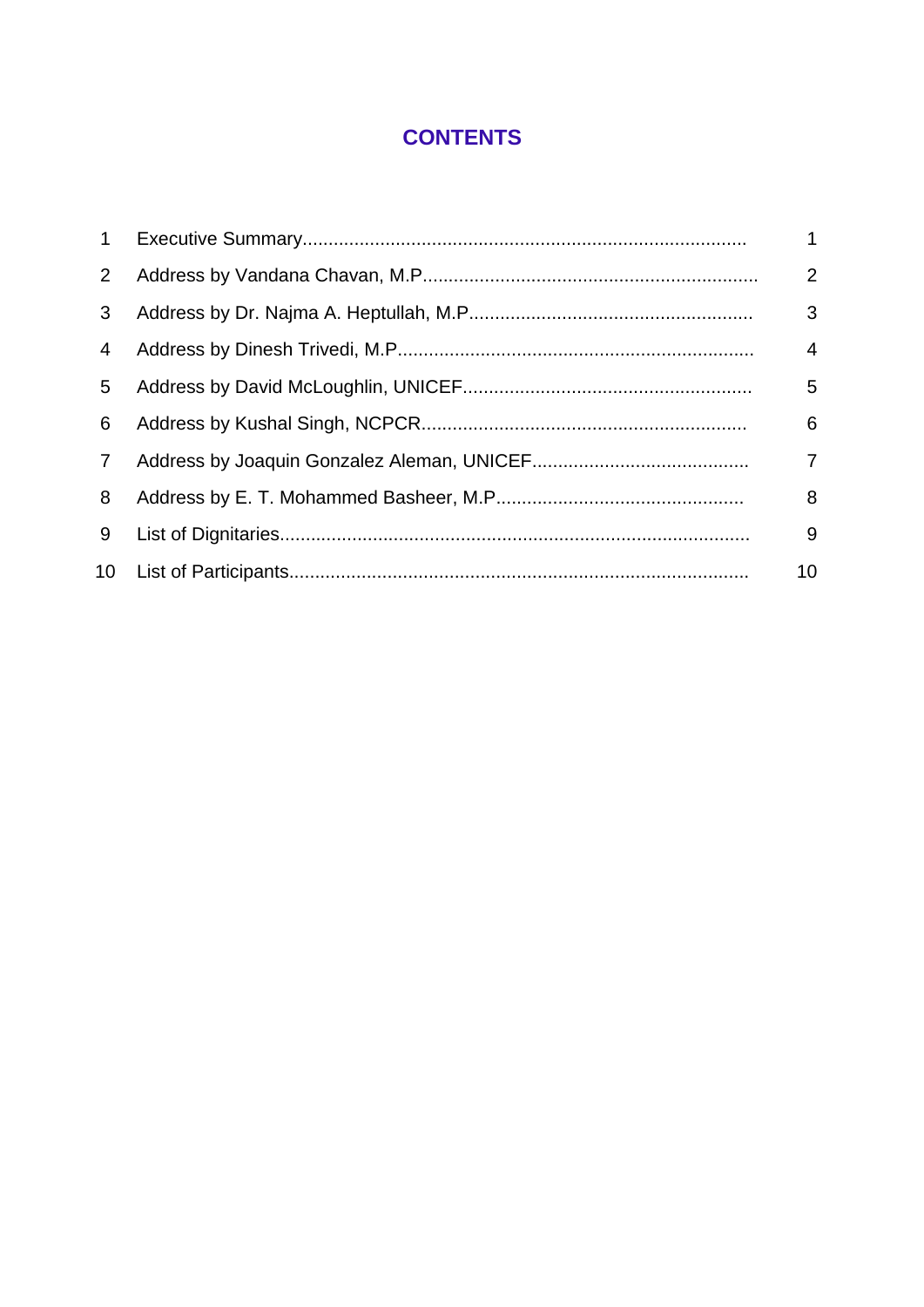### **EXECUTIVE SUMMARY**

The Parliamentarians Group for Children was launched on 23rd August, 2013. It was conceptualized and organized with the help of Centre for Legislative Research and Advocacy, and has received technical support from UNICEF. Members of Parliament, the civil society and members of the 'Nine is Mine' participated in the launch of the PGC.

The PGC aims to raise visibility of issues related to children in Parliament and ensure they remain on top of the political agenda.  $\overline{P}GC$  envisions to be able to equip the Parliamentarians' to monitor programmes in their constituencies, push for enhanced resources for children's programmes and advocate for child-centric policies.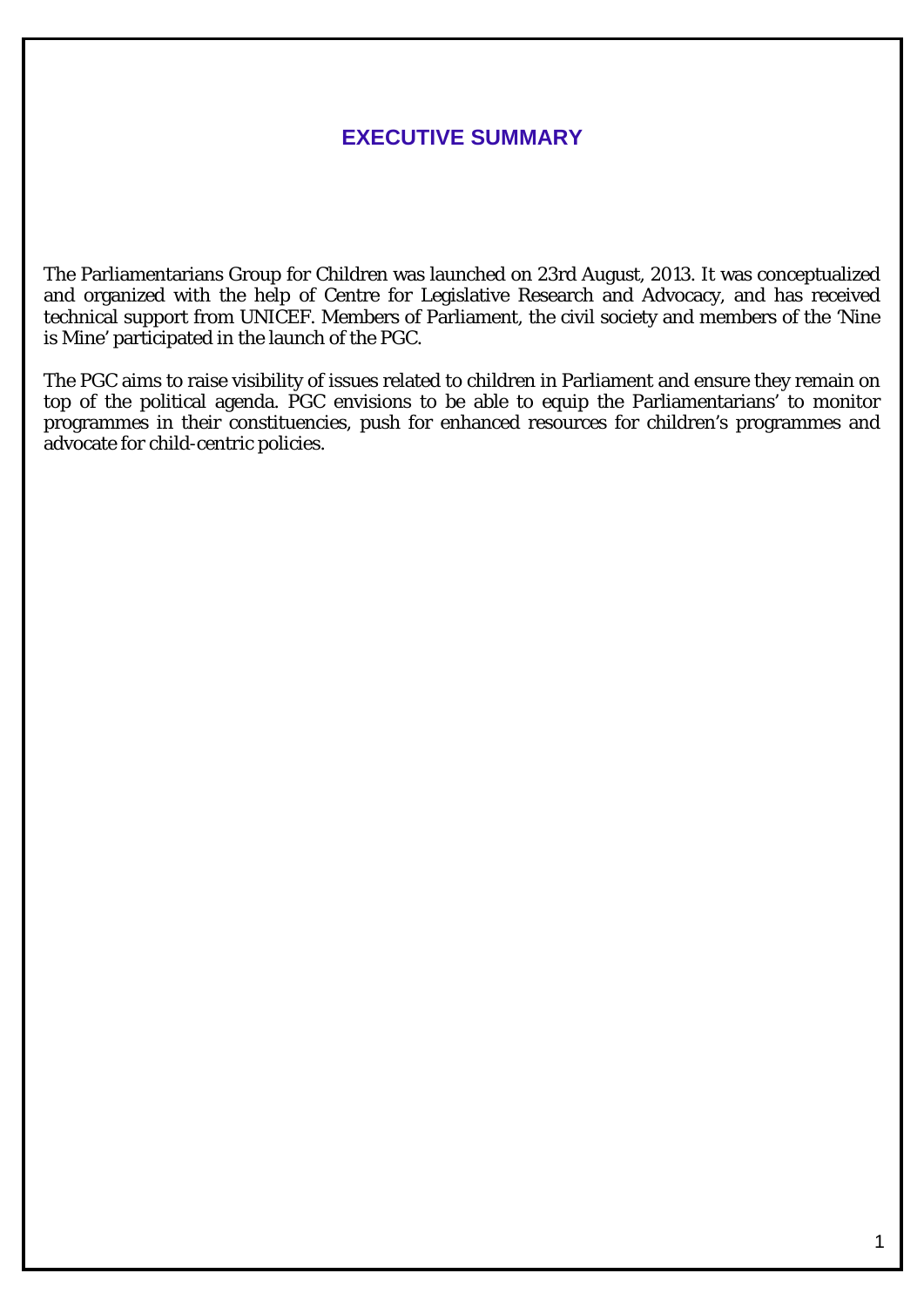Vandana Chavan, MP and Convenor of the PGC, welcomed the august audience. She stated that the cause of the children is related to the brighter future of human kind and India as a whole. There are various rights that have been recognised for the children. India will be the largest contributor to the next generation of global citizens and it is in this backdrop that the Parliamentarians Group for Children has been conceptualised.

One-third of India's population is that of children below the age of 18 years. These children have various rights such as the right to survival, food and nutrition, health and shelter, education, right to participate, equality and protection, as given under the UN convention on the rights of the child. The fact that such a large portion of India's population are children, puts a greater onus on the parliamentarians to ensure that children get the due benefits.

The concern and importance given to protection and development of children in the overall development of countries and the world as a whole is also evidenced by the fact that 6/8 MDGs relate directly to children. In India even though several steps have been made in the positive direction these scenarios still remain quite grim. A few examples to show this situation; 8 states contribute to 75% of total mortality and 85% of total maternal mortality rate. India has 28 million child labourers (2011). 43% of India's children are underweight. Only 54% have been fully immunised. There are 97 girls per 100 boys in primary schools and 86 girls per 100 boys in secondary schools in India. These statistics are alarming as they show that we are lagging behind in child centric indicators.

India is lagging behind on the MDG targets. Significant policies, programs, decisions of the government, have been made. The focus of the goals have moved from welfare and development to a rights based approach. Child rights should become an indicator of the country's development. It is in this context that the PGC acquires relevant urgency. Parliamentarians have a unique position in the polity and perform various functions from representation to policy making, law making, advocacy and making budgetary allocations. The parliamentarians are not just representatives of those people who can vote but also of children.

In March 2012, some of parliamentarians under the leadership of Najma Heptullah had the opportunity to participate in the meet of Asia Pacific Parliamentarians and CSOs in Bali, to discuss the various MDGs and post 2015 development agenda. The idea to make the PGC first came about during this meet. Therefore to achieve the MDG the parliamentarians must join hands to support and champion this cause and hence PGC is being launched here.

The PGC was conceptualized and organised with the help of CLRA, which is an interface between parliamentarians and civil society and has expertise and proven experience in running such initiatives. UNICEF has been invited as the technical partner, since they have been working in this field for the last 60 years in India.

The objectives of the PGC can be fulfilled only with the concentrated effort of all concerned parties and stakeholders. The PGC will equip the parliamentarians with programs related to children in their constituencies, push for enhanced resources for children's programs and budgetary allocations, making child centric policies, organizing briefing sessions and field trips to keep the MPs updated on children's issues. The PGC will also help ensure participation of parliamentarians on a global platform where they can share ideas, pressing issues and discuss the policies



**LAUNCH OF** PARLIAMENTARIANS CI

*"The parliamentarians are not just representatives of those people who can vote but also of children."*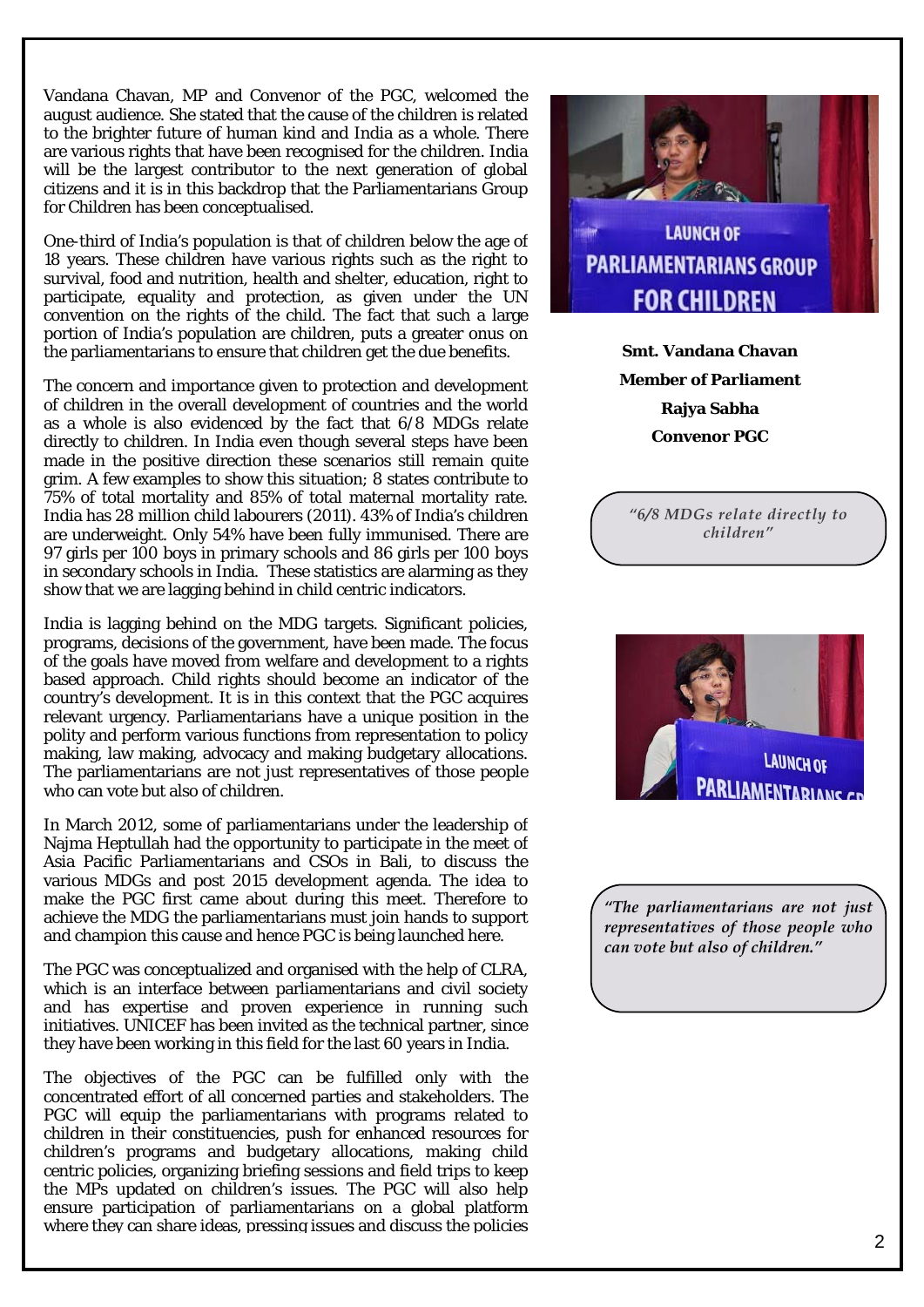Dr. Najma A. Heptullah, M.P. was the former Deputy Chairman of the Rajya Sabha. She officially launched the The Parliamentarians Group for Children. She stated that this was a praiseworthy effort being made in the direction of recognising and protecting rights of the children. India has promised to safeguard and protect the rights and lives of the children under the MDGs. Parliamentarians have a unique position and therefore they must resolve and raise issues at the highest policy making level in the country. The experts at the ground level should work with the parliamentarians to ensure India's children are provided programmes and policies that they have a right to.

She noted that the various indices related to children in India were shameful. Thus the creation of the Parliamentarians' Group for Children in the background of the meet in Bali was a commendable effort to change the present situation.

Dr. Najma A. Heptullah pointed out that the child survival and development was also linked to the climate and environment. Therefore efforts have to be made from this generation onwards to create a sustainable future for the generations to follow. But more importantly, it was the health of the mother and children that have to be improved. Child indices are reflected in the HDI and Human Development Reports that are now considered worthwhile targets that countries should strive for world over. It was hence vital that programmes be made to safeguard and promote all the factors that influence child survival such as health, education and environment.



**Smt. Najma Heptullah Member of Parliament, Rajya Sabha Key Note Address**

*"Indices related to children in India are shameful"* 

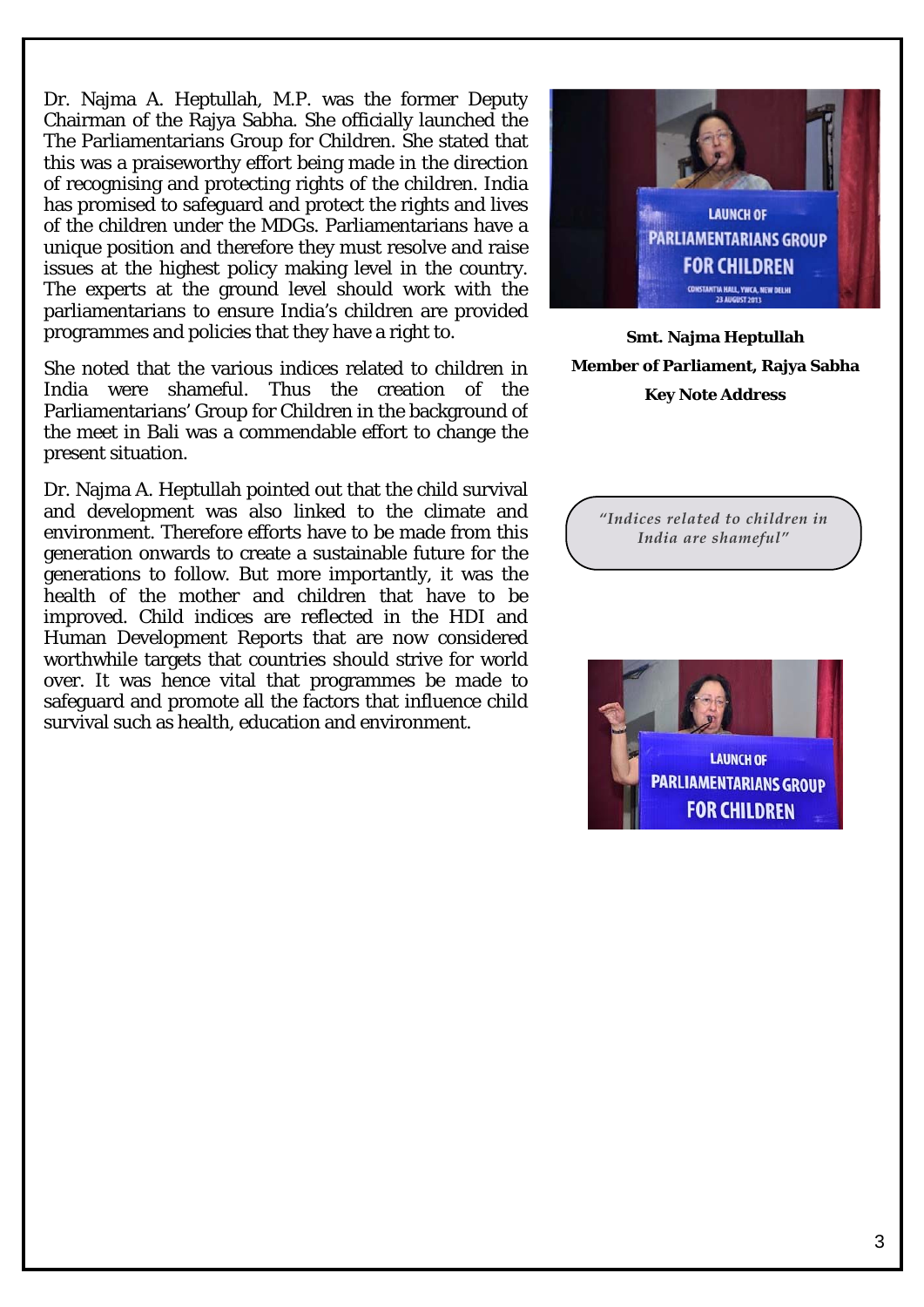Dinesh Trivedi, former Union Minister for the Railways pointed out that the high instances of malnutrition prevalent in children weaken the constitution of the child and that was where interventions should be introduced. Granting equal opportunities for children to compete with each other were futile until their health and education was looked after right from the start. A greater share than 9% of the GDP must be asked of the government to make any significant improvement.

He noted that the resourceful demographic dividend of a largely young population must be fortified before it turns into a liability in a few decades. Despite the prevalence of mass malnutrition Indian children from impoverished backgrounds are known to excel in various fields. The potential exists and a will to make it happen must be fostered. The country would not be able to progress till every child was granted the dignity a human being needs that comes from having access and ability to acquire good health and education. He suggested that in view of the upcoming election, it must be insisted that the promise to children be made a part of the election manifesto of every political party.



**Shri Dinesh Trivedi Member of Parliament Lok Sabha**

*"A greater share than 9% of the GDP must be asked of the government to make any significant improvement"* 

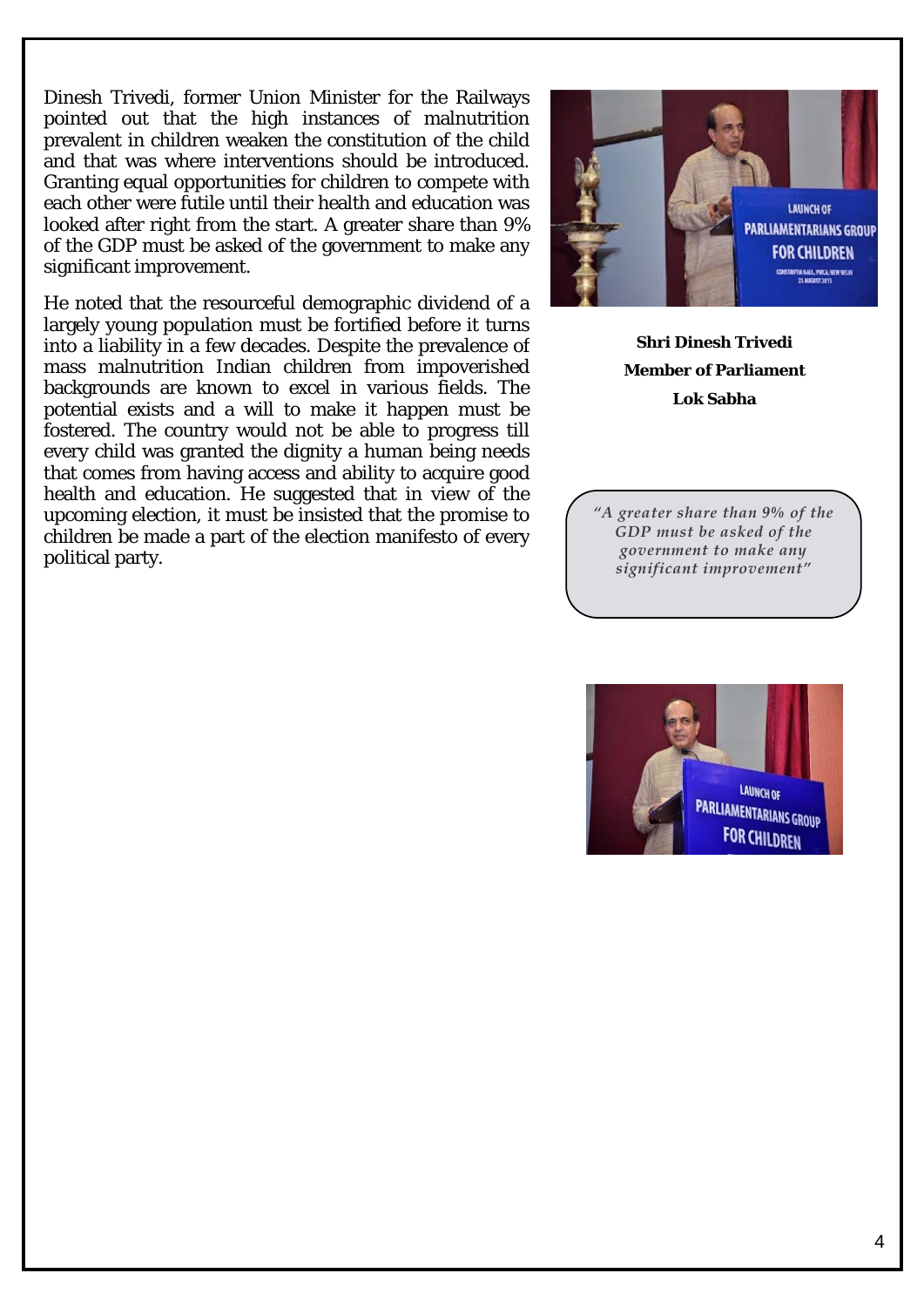David McLoughlin, Deputy Country Representative, UNICEF, noted that India had made great strides in several areas with respect to her economy, reduced child mortality in the past 20 years and near eradication of polio in the past 2. However, progress was not being shared by everyone in the country. Every year, just under one and a half million children do not live in India to celebrate their fifth birthday and 55,000 women die during and after child birth. He said that if things remained the same then, in every 100 children born in India, more than 4 would die before their first birthday, 48 of these 100 would be stunted, 43 of these 100 would be under weight, 39 out of these 100 would not be fully immunized, and 49 out of these 100 would be without any sanitation.

He laid emphasis on the point that children's welfare was linked to every aspect of the nation's developmenteconomic, social and political. In this right the PGC could have a lasting impact on every child in India. The voices of the children would be heard at the highest policy making platform in the country. Policies, programmes and plans would be seen through the lens of children's rights. Parliamentarians could ensure that the policies and programmes are being effectively implemented in their constituencies. UNICEF has the technical knowledge and experience of launching successful programmes on child related issues such as nutrition, education, health and sanitation and as such has been associated with the Indian government on various schemes for children since 1949. The PGC would get closer to the cause of children in India and this could be facilitated through schools, public health centres, etc. He suggested that by organizing workshops on child related issues such as nutrition, education, one could create a knowledge bank for MPs to access all kinds of child related knowledge and information easily.



#### **Mr. David McLoughlin Deputy Country Representative, UNICEF**

*"Just under 1.5 million children don't live to see their fifth birthday 55,000 women die during and after childbirth."* 



*In every 100 children born in India 4 die before their first birthday 48 are stunted 43 are underweight 39 will not be fully immunized 49 will be without any sanitation*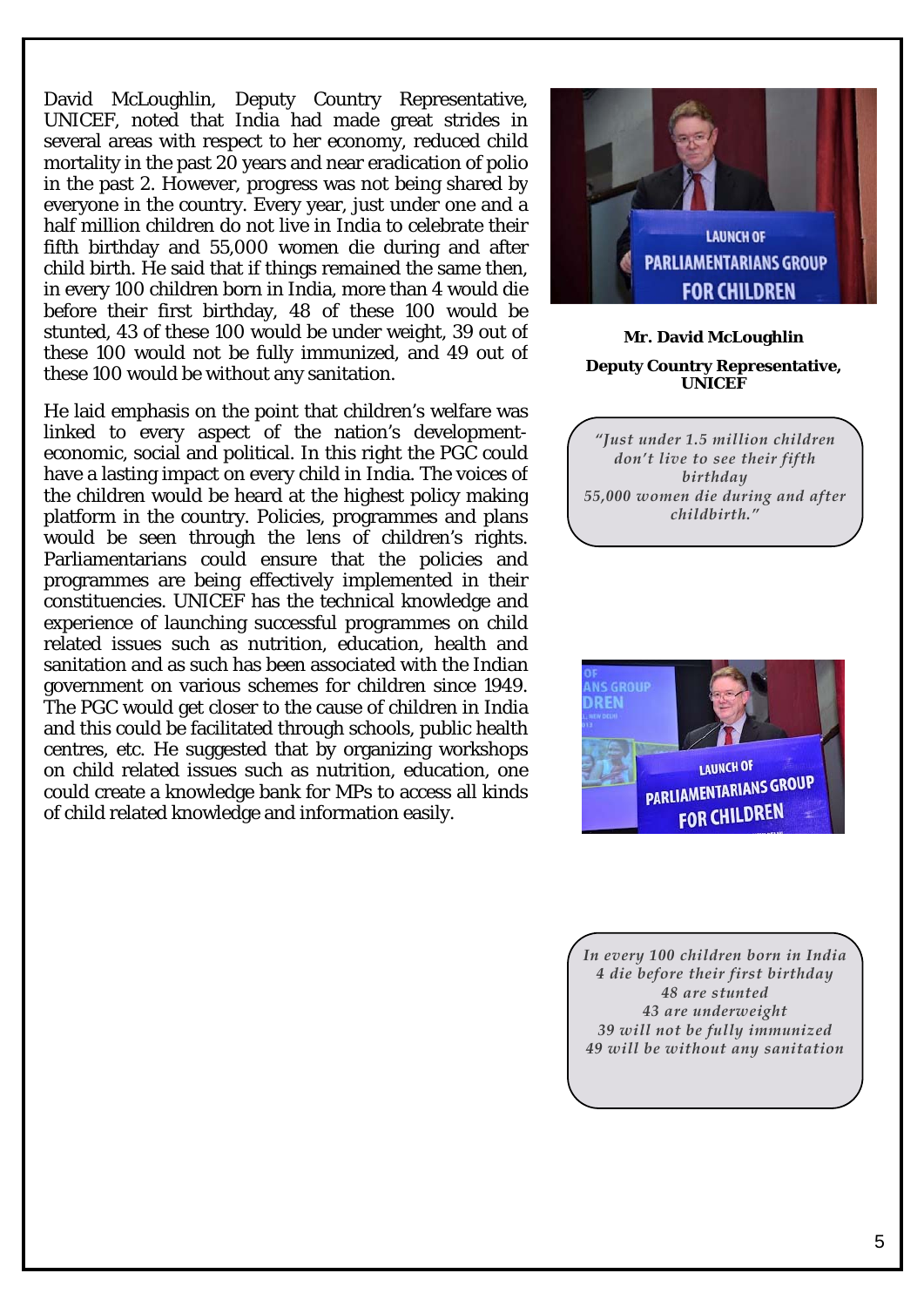Kushal Singh, Chairperson, NCPCR briefly summarised the laws related to children and their shortcomings. She stated that the Parliamentarians were making a commendable effort in coming together to recognise the rights of the child a sector that has been quite neglected. In the 1970s 'child rights' was a slogan, which was in a need for a definition. However, now there are specific rights mentioned under the UN Convention for the Rights of the Child. Although many other laws have been formulated which are related to the rights of the child, there were areas that need immediate attention and amendments.

The UN Convention on the Rights of the Child has been ratified by India in 1992. Some of the rights mentioned have been specifically incorporated in Indian laws. India recognises the right to survival, development, protection and participation.

She supported her statement by citing a few examples related to these rights, such as the right to survival entails the compulsory registration of the child within 21 days of its birth, getting adequate nutrition and health care. The right to freedom of thought, religion, association, peaceful assembly, and education, entitlement to childcare if he is a child of working parents. The Right to Protection includes such rights which protect children from violence free environment, safeguard them from narcotics, protect them from exploitation for work, especially in such areas which may take away from them their education.

She said that "Nothing about us, without us" was a slogan that best described the Right to Participation. Children have the right to express views on matters that concerns them. They even deserved to get opportunities in administrative and judicial forums, where rights related to them have to be decided.

She then laid emphasis on the various Acts related to children. Some of them include the Child Labour Regulation and Prohibition Act, the Right to Education, and the Juvenile Justice.

The Child Labour Prohibition and Regulation Act, according to her was perhaps the most regressive legislation made, as, the Act only prohibited employment of children below the age of 14 in hazardous occupations only. The Juvenile Justice Act covers two categories of children; those in conflict of the law, and those in need of care and protection. Under this law they are not treated as criminals but as delinquents. She suggested that sufficient efforts should be made to rehabilitate them. The State should also take responsibility of those children who face abuse at home.

With respect to the role of the Commission for the Protection of Child Rights, she stated that they have been made both at the National and State levels. She took note of the fact that, the state of UP had not made such a commission and Andhra Pradesh and Himachal Pradesh were in the process of making one. For many Acts the implementation agency is the Commission, and in absence of the same the laws could not be properly implemented.

Kushal Singh stated that the Prevention of Children from Sexual Abuse Act was perhaps the only Act where the rights of the child had been specifically mentioned.

According to her, the mindset of the people was the biggest problem as they do not view children as individuals. She pointed that the observation homes and other homes were in dire need of funds as they lack adequate infrastructure. Facilities should be provided for the development of the child as well, not merely for the child's survival.



**Smt. Kushal Singh Chairperson, NCPCR**

*Right to Participation: "Nothing about us, without us"* 



*"The state of UP has not made such a commission and Andhra Pradesh and Himachal Pradesh are in the process of making one. For many Acts the implementation agency is the Commission, and in absence of the same the laws cannot be implemented."*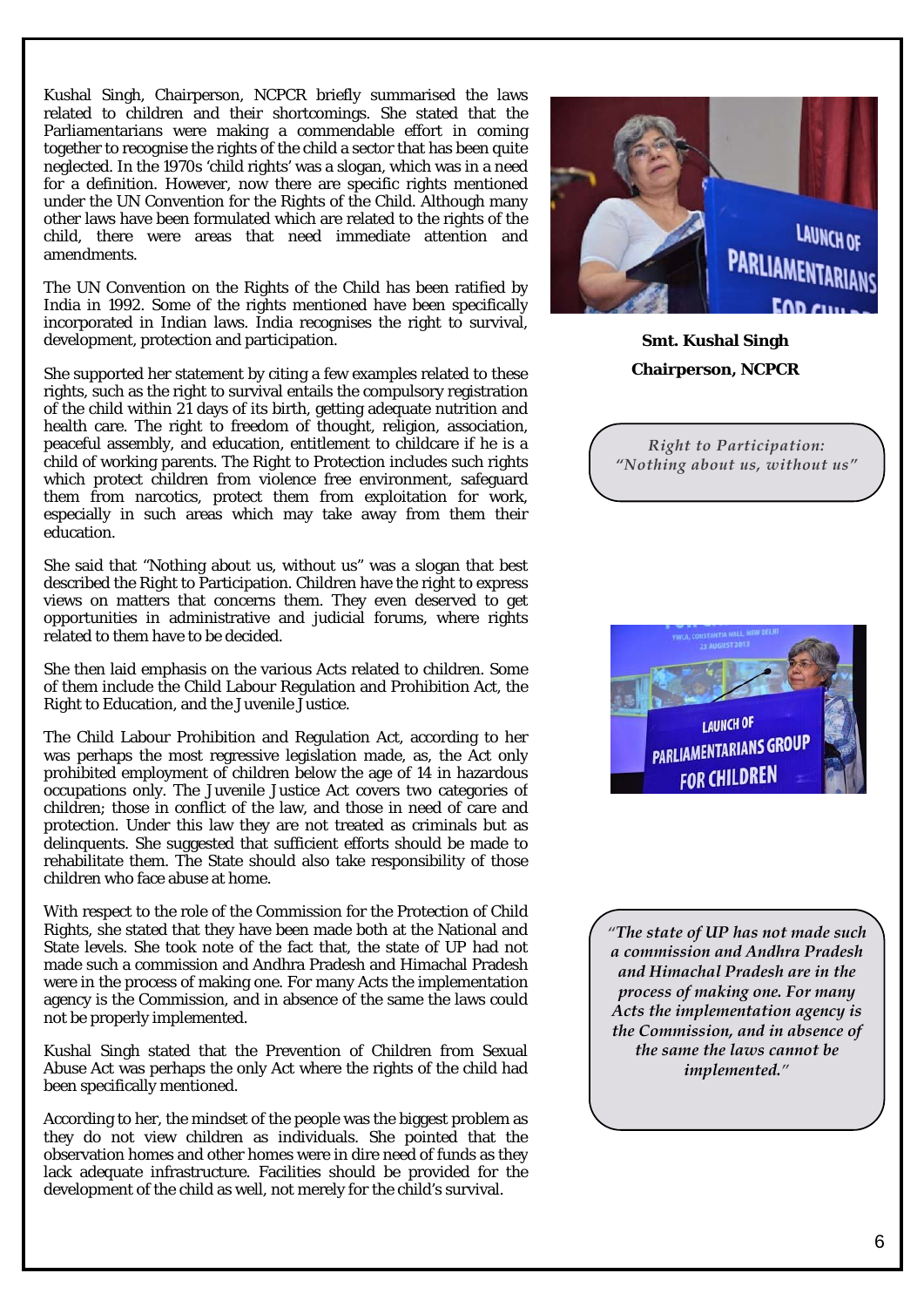Joaquin Gonzalez Aleman, Chief, Policy and Programmes, UNICEF, statistically laid before the participants and the audience the grim situation present in India. India was among the 189 countries that had signed up for the MDGs. There are 8 MDGs that directly relate to children. These goals include, eradicating extreme poverty and hunger, gender equality, reducing child mortality and participation.

He stated that even though over the years India has relatively done better in terms of poverty, however there are 629 million people still living below poverty line. The BPL had been set at 816 INR per month in rural areas and 1000 INR per month in urban areas, and to survive on 1000 INR per month in an urban area was rather difficult. Though there had been some reduction in poverty, the inequality in India has not reduced.

As per the reports, 42% of children show under-developed brains. Even though many children were registered in schools, he said that one had to take note of those who were not able to move up in grades, and see how many girls were being left behind who do not get secondary education. Another area of concern was the quality of education. He stated that, 4% of children in class 5 cannot read a textbook, 12% cannot identify letter, and 15% cannot identify words.

Gender equality was another area that needs focus. Only 11% of the parliamentarians are women. The figures in lower levels, like the Panchayats, were better as there is a 50% reservation for women. India has a long way to go to achieve gender equality.

Joaquin Gonzalez Aleman emphasised that India should focus on reduction of child mortality. 9 lakh children die every year within the first month of their life. The U5MR was pegged at 14.5 lakh per annum, which was something that could be completely avoided. Even in terms of maternal health India was not doing well.

For combating HIV/AIDS India has done well, but for other diseases such as TB, India has a lot to do.

He took note of the role that the civil society has played in the development of the country. He said that even though the corporate sector is a part of the civil society, an increased participation is needed from them, as presently they are not doing much.



**Mr. Joaquin Gonzalez Aleman Chief, Policy and Programmes, UNICEF**

*42% of children show under-developed brains. The quality of education is a major point of concern. 4% of children in class 5 cannot read a textbook, 12% cannot identify letter, and 15% cannot identify words.* 



*The corporate sector is also a part of the civil society. An increased participation is needed from the corporate sector as presently they are not doing much.*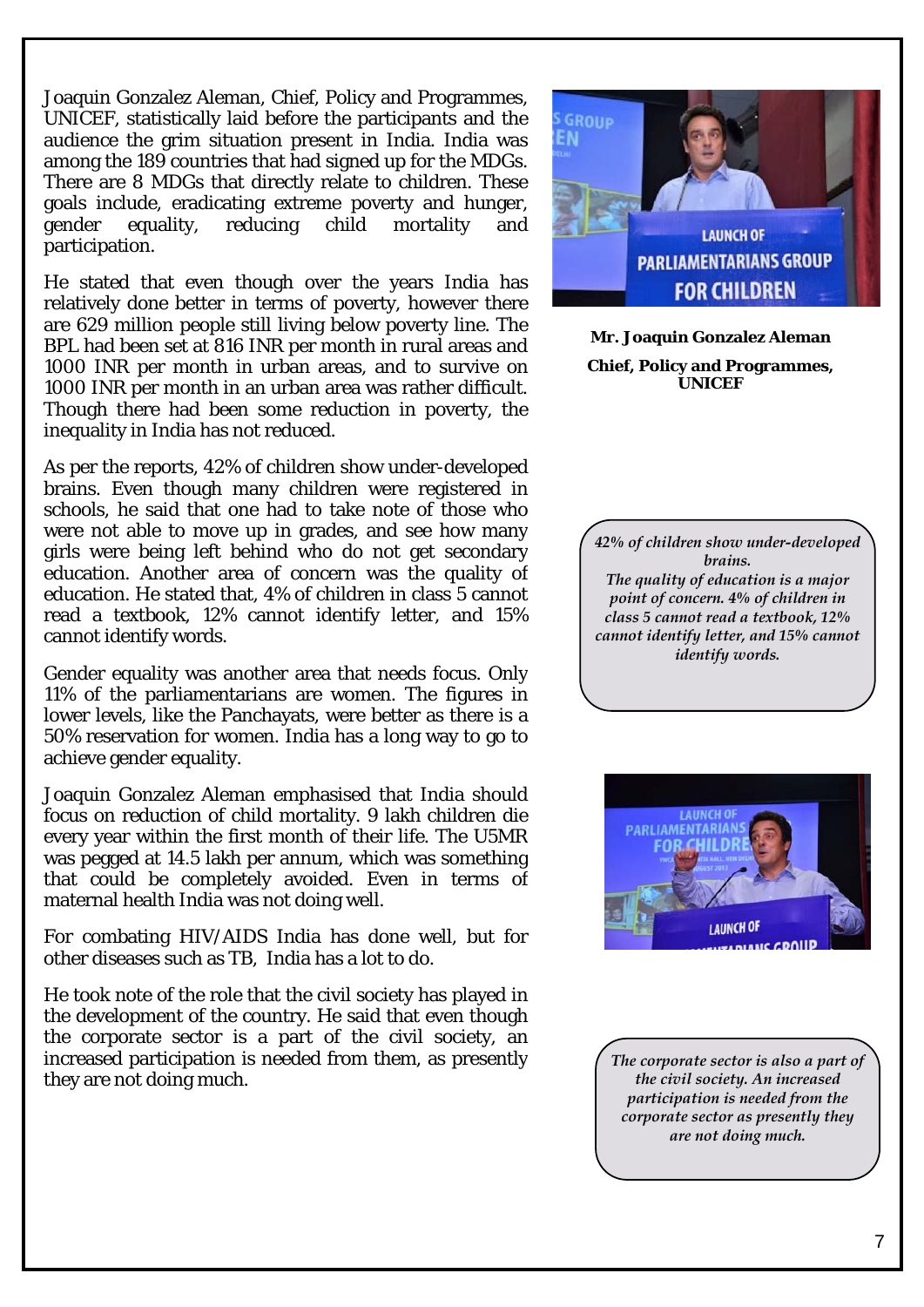Shri Mohammed Basheer, former Minister for Education, Kerala, delivered the closing remarks. He lauded the efforts of the dignitaries in taking a proactive role in issues related to the rights of the children. He stated that this day would be written in golden letters in our country. There were very high expectations regarding the decision to launch such a group of parliamentarians that would work for the welfare of the children.

He emphasised that one needs to work hard for welfare of the children and that one should unite for this cause.



**Shri E. T. Mohammed. Basheer Member of Parliament Lok Sabha Closing Remarks and Vote of Thanks**

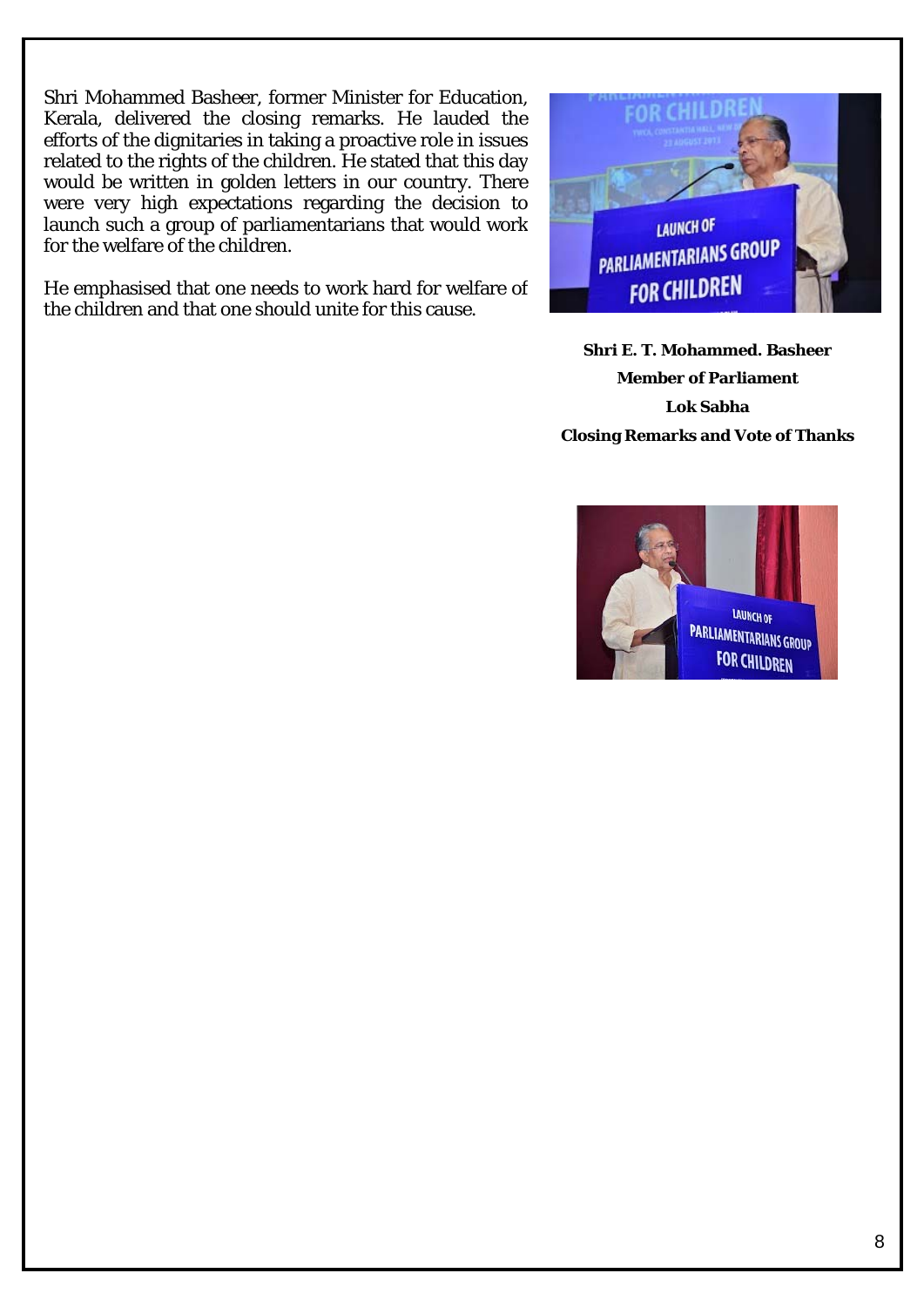#### **PARLIAMENTARIANS GROUP FOR CHILDREN LIST OF DIGNITARIES PRESENT**

A.V. Swamy, M.P.

Anu Aga, M.P.

Anup Kumar Saha, M.P.

Anurag Thakur, M.P.

Avinash Pandey, M.P.

D.P. Tripathi, M.P.

Dinesh Trivedi, M.P.

E.T. Mohammed Basheer, M.P.

Kaushal Singh, Chairperson, NCPCR

Dr. Najma A. Heptulla, M.P.

Prakash Javadekar, M.P.

Rabinarayan Mohapatra, M.P.

Ratna Bai, M.P.

T.K. Rangarajan, M.P.

Vandana Chavan, MP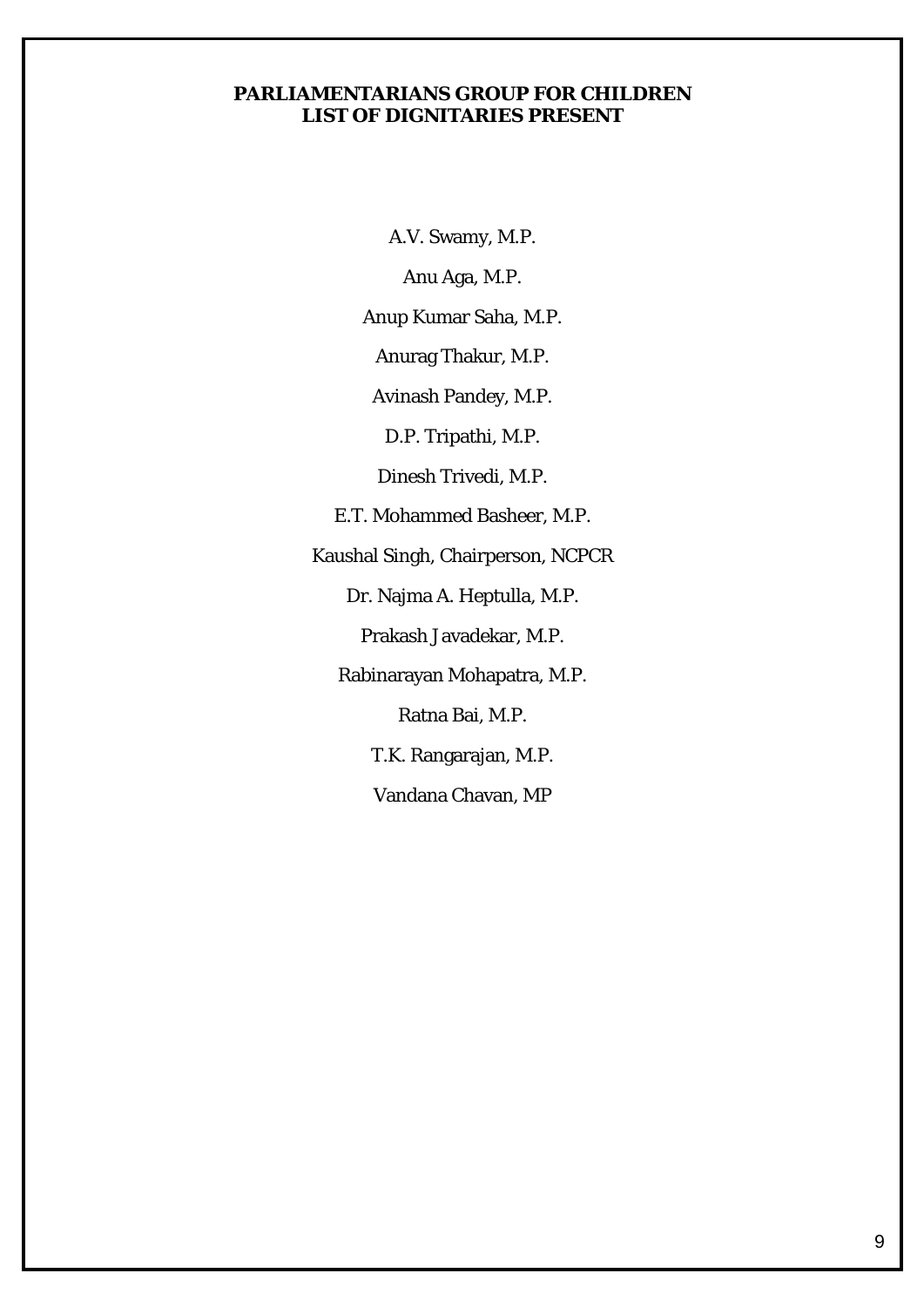#### **LIST OF PARTICIPANTS**

| Name                       | Designation                                         | Organisation                              |
|----------------------------|-----------------------------------------------------|-------------------------------------------|
| Abhijeet Nirmal            | <b>Advocacy Coordinator</b>                         | Save the Children                         |
| Alex George                | National Lead - Child Rights                        | <b>Action Aid</b>                         |
| Aparajita                  | <b>Academic Fellow</b>                              | CECED, AUD                                |
| <b>Brother Steve Rocha</b> |                                                     | Nine is Mine                              |
| Chris Anthony              | Director                                            | Shades of Happiness                       |
| Darshana Vyas              | Project Director                                    | Pathfinder International                  |
| Dr. Prasad BM              |                                                     | The Union                                 |
| Dr. Reema Kochar           | Project Associate                                   | CECED, AUD                                |
| Farhana                    | Programme Director and Officer                      | HAQ: Centre for Child Rights              |
| G B Rao                    | Director                                            | <b>NSW</b>                                |
| Gaurav Goel                | Advisor to Ashok Tanwar, M.P.                       | Sirsa Lok Sabha, Haryana                  |
| Happy Pant                 | Senior Programme Officer                            | <b>CBGA</b>                               |
| K.K. Tripathy              | <b>Head Alliance</b>                                | <b>Butterflies</b>                        |
| Krinna Shah                | Programme Director                                  | HAQ: Centre for Child Rights              |
| Kumar Ratan                | National Advocacy Coordinator                       | National Coalition for Education<br>(NCE) |
| Lakshya Narayana           | Project Manager                                     | Pathfinder International                  |
| <b>Mercy Minal</b>         | Programme Manager                                   | World Vision India                        |
| Mridula Bajaj              | <b>Executive Director</b>                           | Mobile Creches                            |
| Preeti Mahalwal            | Project Assistant                                   | CECED, AUD                                |
| Priyanka Samy              | Programme Consultant                                | <b>CBGA</b>                               |
| Purva Narain               | Associate Coordinator                               | Pravah- CYC                               |
| Rameshwar Yadav            | Programme Manager                                   | Dr. A. V. Balika Memorial Trust           |
| Ranajit Bhattacharyya      | General Manager                                     | <b>ASER Centre</b>                        |
| Rita Panicker              | Director                                            | <b>Butterflies</b>                        |
| Ritakynti                  | Project Coordinator                                 | <b>CHETNA</b>                             |
| Saha Moitta                | <b>Regional Director</b>                            | <b>CRY</b>                                |
| Sai Krishna                | Student                                             | <b>Amity University</b>                   |
| Sakrama Somyajit           | Social Development Advisor to<br>Ashok Tanwar, M.P. | Sirsa Lok Sabha, Haryana                  |
| Shekhar                    | Manager                                             | <b>Bal Vikas Dhara</b>                    |
| Sudeshna Sengupta          |                                                     | Mobile Creches                            |
| Tanuja                     | P.M.                                                | World Vision India                        |
| Vijay Kumar                | National Secretary                                  | <b>Barthe Kadam</b>                       |
| Vijayalakshmi Arora        | <b>Functional Director</b>                          | <b>CRY</b>                                |